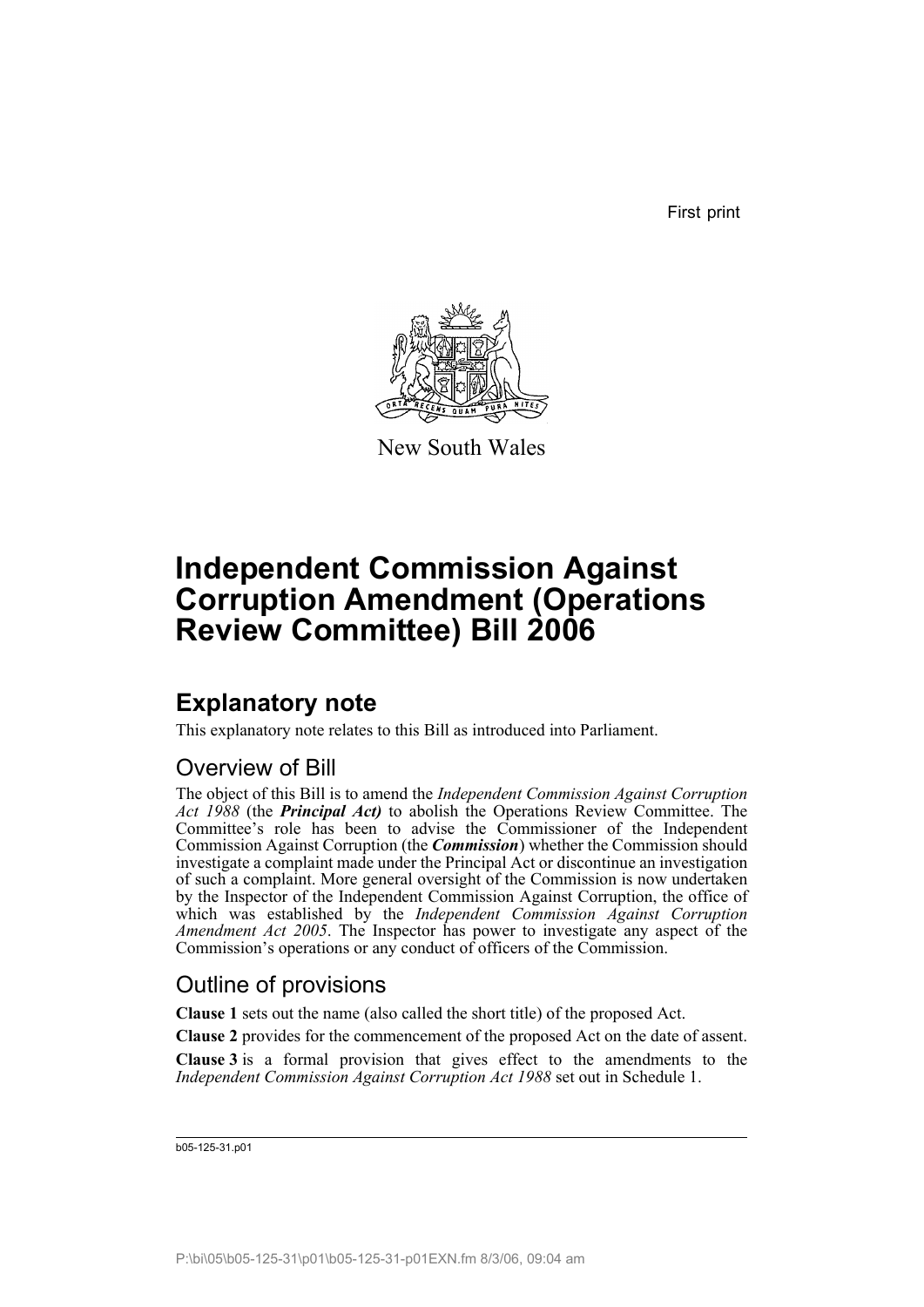Explanatory note

**Clause 4** provides for the repeal of the proposed Act after all the amendments made by the proposed Act have commenced. Once the amendments have commenced, the proposed Act will be spent and section 30 of the *Interpretation Act 1987* provides that the repeal of an amending Act does not affect the amendments made by that Act.

### **Schedule 1 Amendments**

**Schedule 1 [1]–[4]** remove provisions from the Principal Act that deal with the Operations Review Committee.

**Schedule 1 [5]** inserts savings, transitional and other provisions into the Principal Act:

- (a) to formally abolish the Operations Review Committee, and
- (b) to make it clear that a person who ceases to hold office as a member of the Committee because it is abolished is not entitled to any remuneration or compensation because of the loss of that office, and
- (c) to make it clear that the Committee has no ongoing functions in relation to complaints made or matters referred before its abolition, and
- (d) to continue to apply the secrecy provisions of the Principal Act to a former member of the Committee.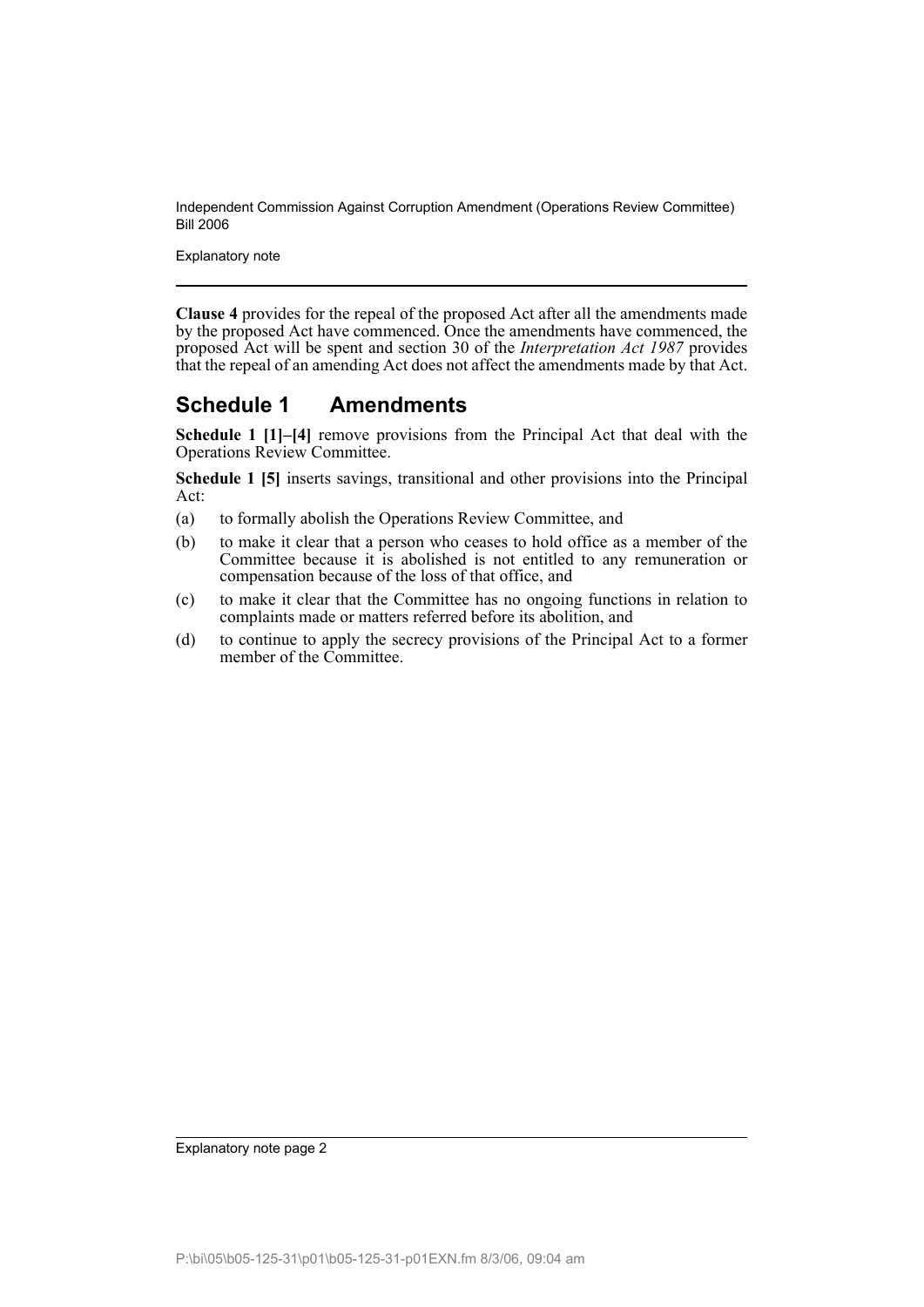First print



New South Wales

## **Independent Commission Against Corruption Amendment (Operations Review Committee) Bill 2006**

### **Contents**

|                                                                          | Page |
|--------------------------------------------------------------------------|------|
| Name of Act                                                              |      |
| Commencement                                                             | 2.   |
| Amendment of Independent Commission Against<br>Corruption Act 1988 No 35 | 2    |
| Repeal of Act                                                            | 2    |
| Schedule 1 Amendments                                                    | 3    |

b05-125-31.p01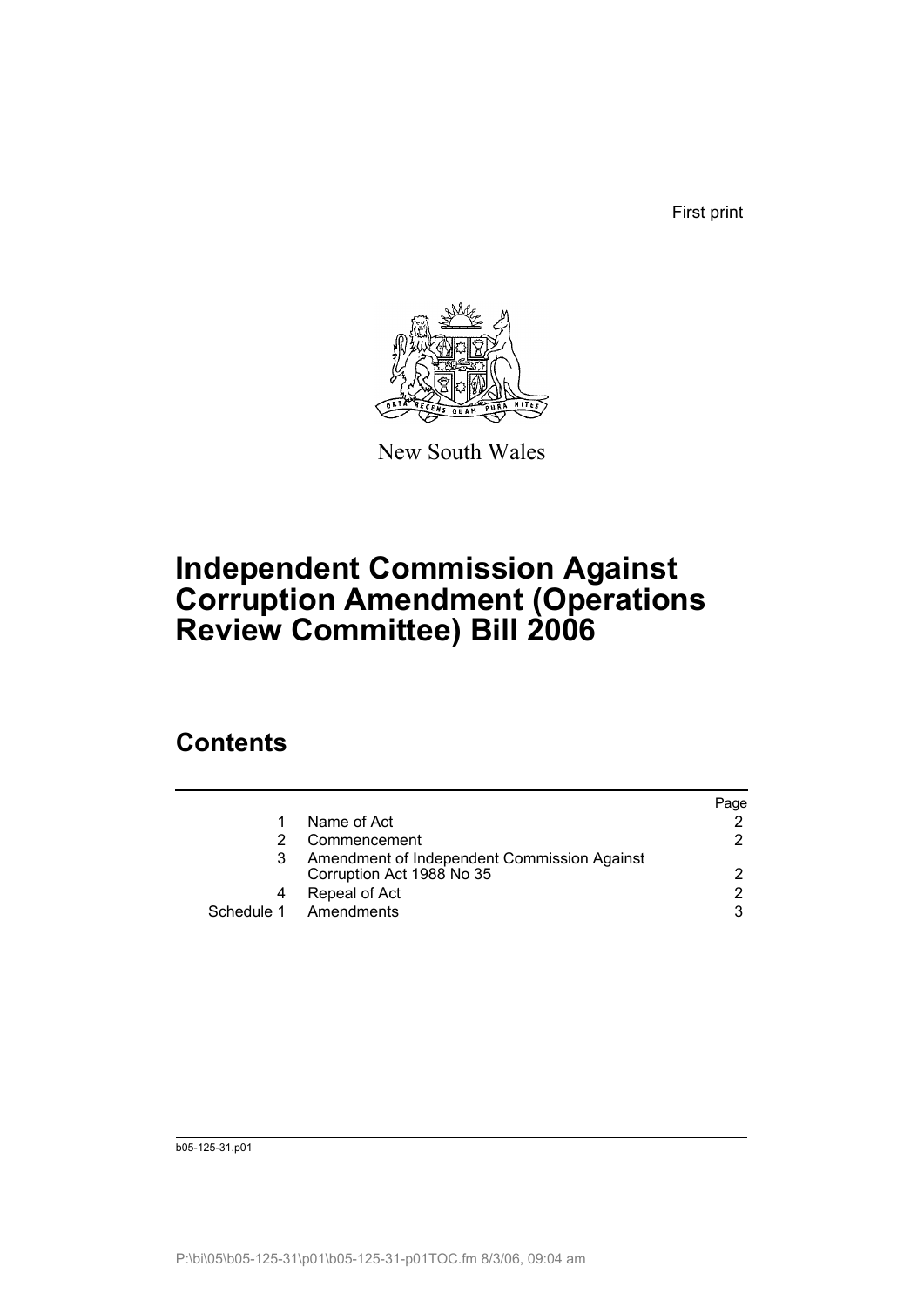**Contents** 

Page

Contents page 2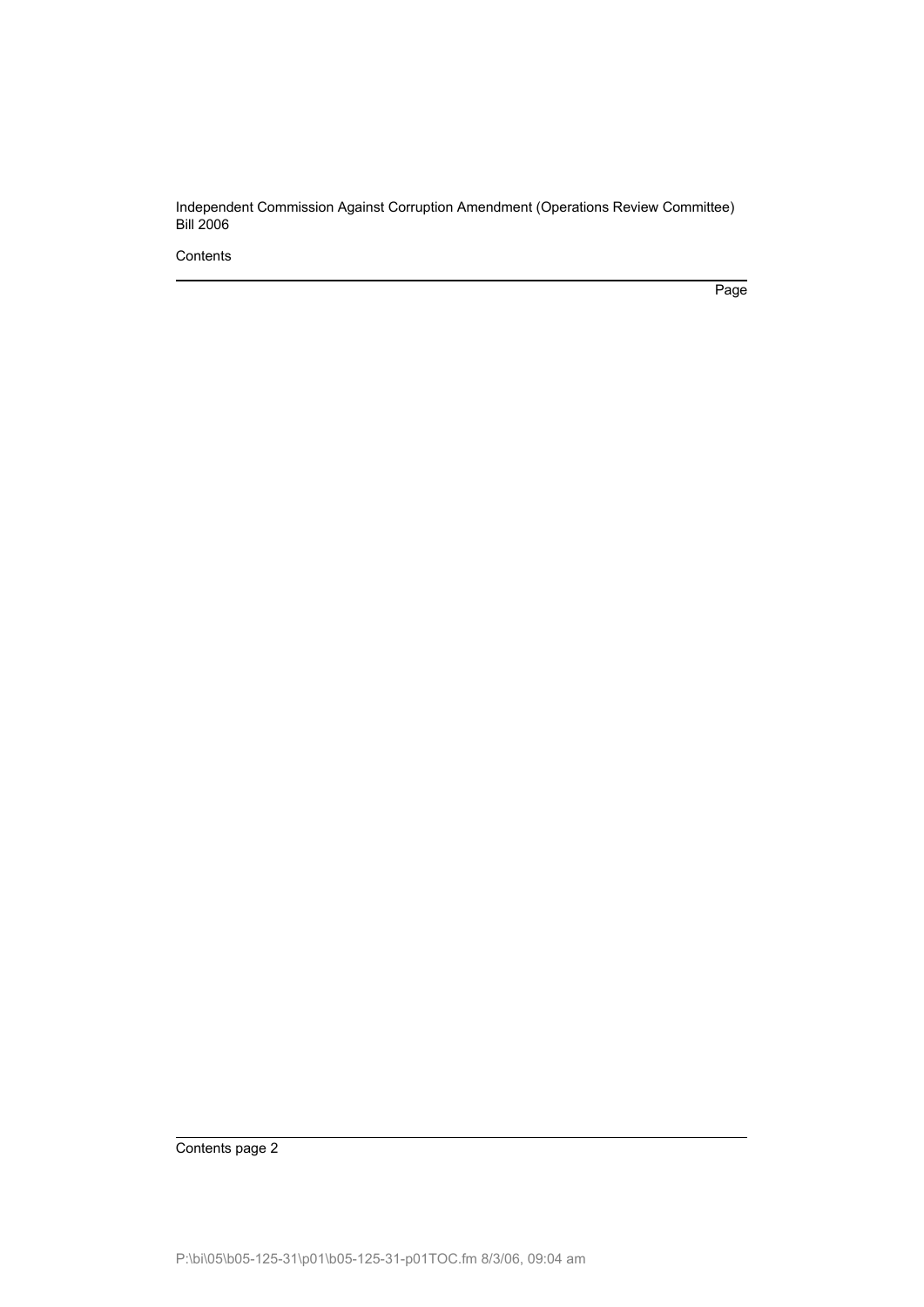

New South Wales

# **Independent Commission Against Corruption Amendment (Operations Review Committee) Bill 2006**

No , 2006

#### **A Bill for**

An Act to amend the *Independent Commission Against Corruption Act 1988* to abolish the Operations Review Committee.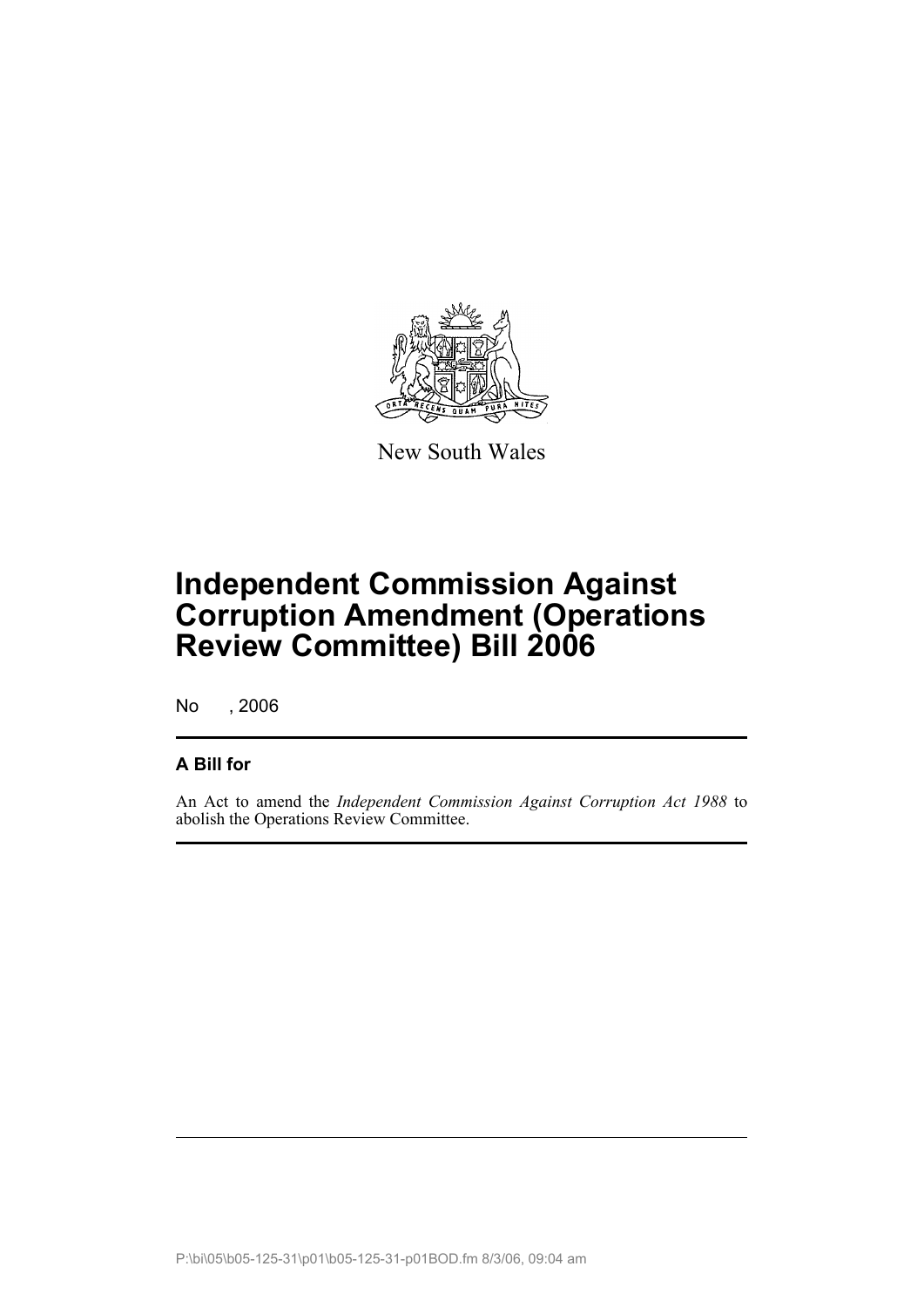<span id="page-5-3"></span><span id="page-5-2"></span><span id="page-5-1"></span><span id="page-5-0"></span>

|              | The Legislature of New South Wales enacts:                                                                                                                       | 1              |  |  |
|--------------|------------------------------------------------------------------------------------------------------------------------------------------------------------------|----------------|--|--|
| 1            | Name of Act                                                                                                                                                      | $\overline{c}$ |  |  |
|              | This Act is the <i>Independent</i> Commission <i>Against</i> Corruption<br>Amendment (Operations Review Committee) Act 2006.                                     | 3<br>4         |  |  |
| $\mathbf{2}$ | Commencement                                                                                                                                                     | 5              |  |  |
|              | This Act commences on the date of assent.                                                                                                                        | 6              |  |  |
| 3            | <b>Amendment of Independent Commission Against Corruption Act 1988</b><br><b>No 35</b>                                                                           |                |  |  |
|              | The Independent Commission Against Corruption Act 1988 is amended<br>as set out in Schedule 1.                                                                   | 9<br>10        |  |  |
| 4            | <b>Repeal of Act</b>                                                                                                                                             |                |  |  |
|              | This Act is repealed on the day following the date of assent.<br>(1)                                                                                             | 12             |  |  |
|              | (2)<br>The repeal of this Act does not, because of the operation of section 30<br>of the <i>Interpretation Act 1987</i> , affect any amendment made by this Act. | 13<br>14       |  |  |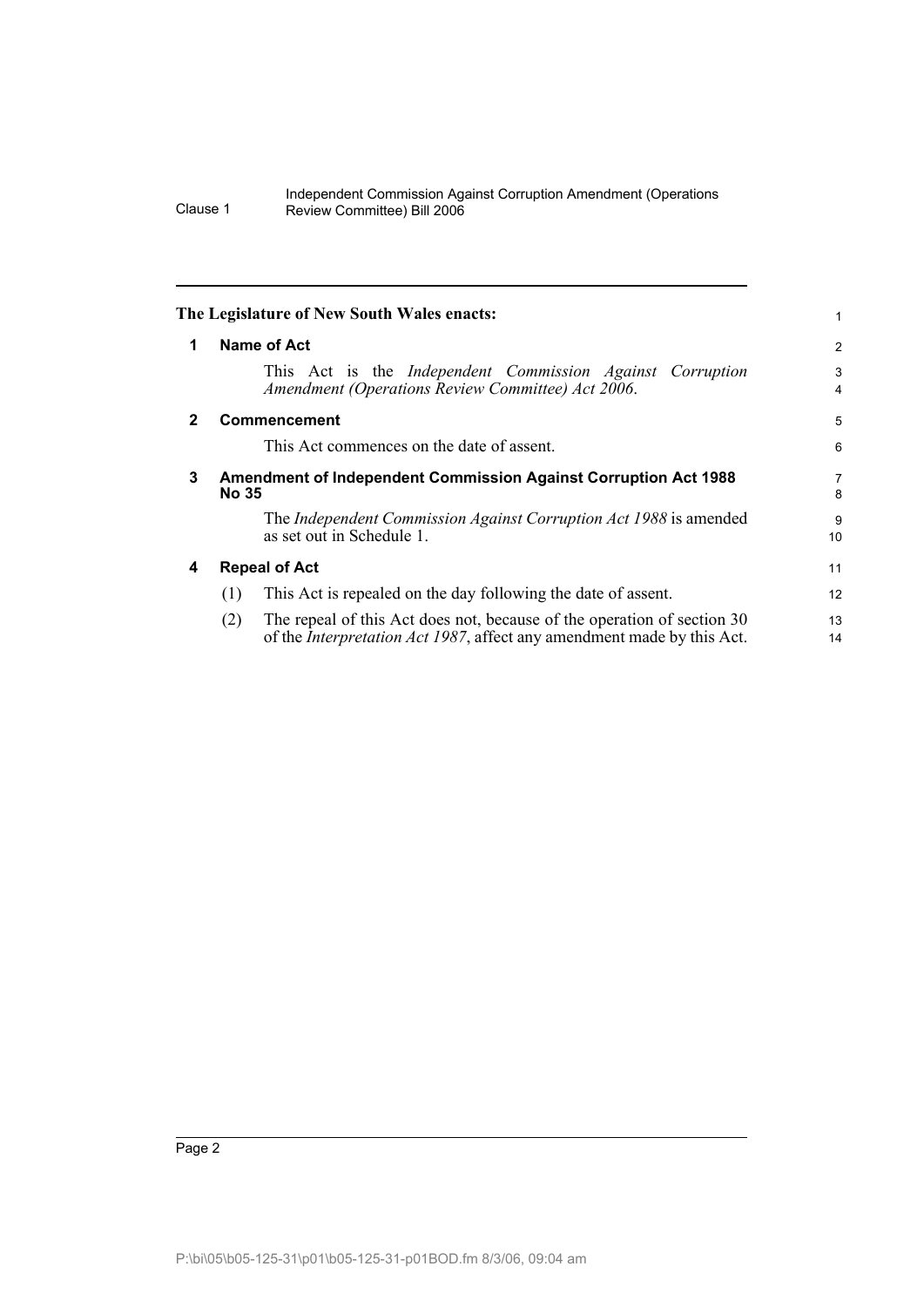Amendments Schedule 1

<span id="page-6-0"></span>

|       | <b>Schedule 1</b>                                                                            |                | <b>Amendments</b>                                                                                                                                                                                        | 1              |
|-------|----------------------------------------------------------------------------------------------|----------------|----------------------------------------------------------------------------------------------------------------------------------------------------------------------------------------------------------|----------------|
|       |                                                                                              |                | (Section 3)                                                                                                                                                                                              | 2              |
| [1]   | Section 20 Investigations generally<br>Omit section 20 (4).                                  |                |                                                                                                                                                                                                          | 3              |
|       |                                                                                              |                |                                                                                                                                                                                                          | 4              |
| [2]   |                                                                                              |                | <b>Part 6 Operations Review Committee</b>                                                                                                                                                                | 5              |
|       |                                                                                              | Omit the Part. |                                                                                                                                                                                                          | 6              |
| $[3]$ | <b>Section 111 Secrecy</b>                                                                   |                |                                                                                                                                                                                                          | 7              |
|       |                                                                                              |                | Omit section 111 $(1)(c)$ .                                                                                                                                                                              | 8              |
| [4]   | Schedule 2 Provisions applying to appointed members of Operations<br><b>Review Committee</b> |                |                                                                                                                                                                                                          | 9<br>10        |
|       |                                                                                              |                | Omit the Schedule.                                                                                                                                                                                       | 11             |
| [5]   |                                                                                              |                | Schedule 4 Savings, transitional and other provisions                                                                                                                                                    | 12             |
|       | Insert at the end of the Schedule:                                                           |                |                                                                                                                                                                                                          | 13             |
|       | Part 6<br>Provisions consequent on enactment of<br><b>Independent Commission Against</b>     |                | 14                                                                                                                                                                                                       |                |
|       |                                                                                              |                |                                                                                                                                                                                                          | 15             |
|       |                                                                                              |                | <b>Corruption Amendment (Operations</b>                                                                                                                                                                  | 16             |
|       |                                                                                              |                | <b>Review Committee) Act 2006</b>                                                                                                                                                                        | 17             |
|       | 16                                                                                           |                | <b>Definition</b>                                                                                                                                                                                        | 18             |
|       |                                                                                              |                | In this Part:                                                                                                                                                                                            | 19             |
|       |                                                                                              |                | <b>amending Act</b> means the Independent Commission Against                                                                                                                                             | 20             |
|       |                                                                                              |                | Corruption Amendment (Operations Review Committee) Act<br>2006.                                                                                                                                          | 21<br>22       |
|       | 17                                                                                           |                | <b>Abolition of Committee</b>                                                                                                                                                                            | 23             |
|       |                                                                                              | (1)            | The Operations Review Committee is abolished.                                                                                                                                                            | 24             |
|       |                                                                                              | (2)            | A person who ceases to hold office as a member of the Operations<br>Review Committee because of its abolition is not entitled to any<br>remuneration or compensation because of the loss of that office. | 25<br>26<br>27 |

Page 3